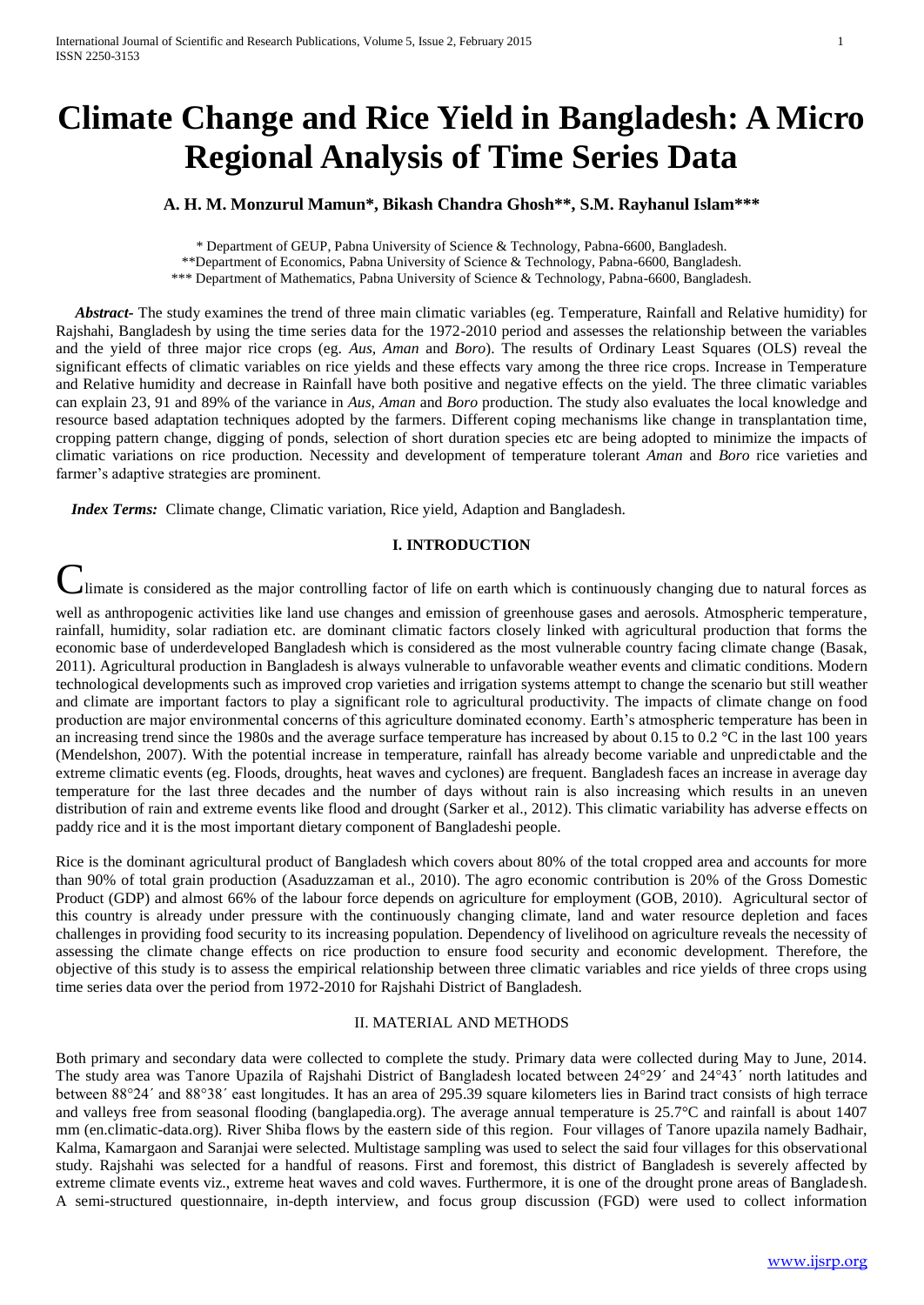according to the objectives of the research. On the basis of the Kothari, 2006 formula, 200 household (50 from each four villages) is drawn as sample size by random sampling technique from the total 1600 household which is 10% of the total household at 95% confidence level. The climatic data related to rainfall, average temperature and relative humidity were collected from the secondary sources of Bangladesh Meteorological Department, Dhaka for Rajshahi weather station which covers the period of 1972-2010. Rice yield data by variety for the same time period (1972-2010) were obtained from various issues of the Bangladesh Economic Review (GOB, 1991, 2001, 2010).Various climatic data were processed according to the seasonal variation to evaluate the climate variability accurately as much as possible. Average of month of respective data was calculated from the time series data. Then the data were processed for the following three growing seasons (Sarker et al., 2012).

- *Aus Growing Season (March-August):* This season is characterized by high temperature and evaporation of pre monsoon summer with occasional thunderstorms and the intensive rainfall of the early months of monsoon.
- *Aman Growing Season (June-November):* Production of this season is dominated by the regular intensive rainfall of monsoon, highly humid weather and cloudiness.
- *Boro Growing Season (December-may):* This season is depicted as the driest and sunniest period of the year consists of the months of winter and pre monsoon summer.

 $\bullet$ 

According to BRRI (1991), *Aus* rice requires supplementary irrigation during the initial stage of its growing season while *Aman* is almost completely rain-fed rice that grows in the months of monsoon, although it necessitates for supplementary irrigation during planting and sometimes in the flowering stage depending on the availability of rainwater. On the other hand, since *Boro* rice grows in the dry winter and the hot summer, it is thus completely irrigated (Mahmood, 1997).

The trend pattern was evaluated from the equation y=mx+c. where, m implies the rate or trend value per year and least square value  $R^2$  reveals the significance number to fit with the trend.

## III. RESULT AND DISCUSSION

## *3.1 Trends of Climatic Variation*

## *3.1.1 Trend of Temperature*

An overall increase in temperature is observed over the period of 1972-2010. The pattern of the temperature trend is irregular (Fig. 1) and the average temperature of this region is increasing at a rate of  $0.007^{\circ}$ C per year with an R<sup>2</sup> of 0.104.



Positive trend is also observed in the temperature pattern of three rice growing seasons. The trend values of Aus, *Aman* and *Boro*  growing seasons are 0.019°C, 0.01°C and 0.005°C per year with respective  $R^2$  values of 0.27, 0.13 and 0.017 (Fig. 2)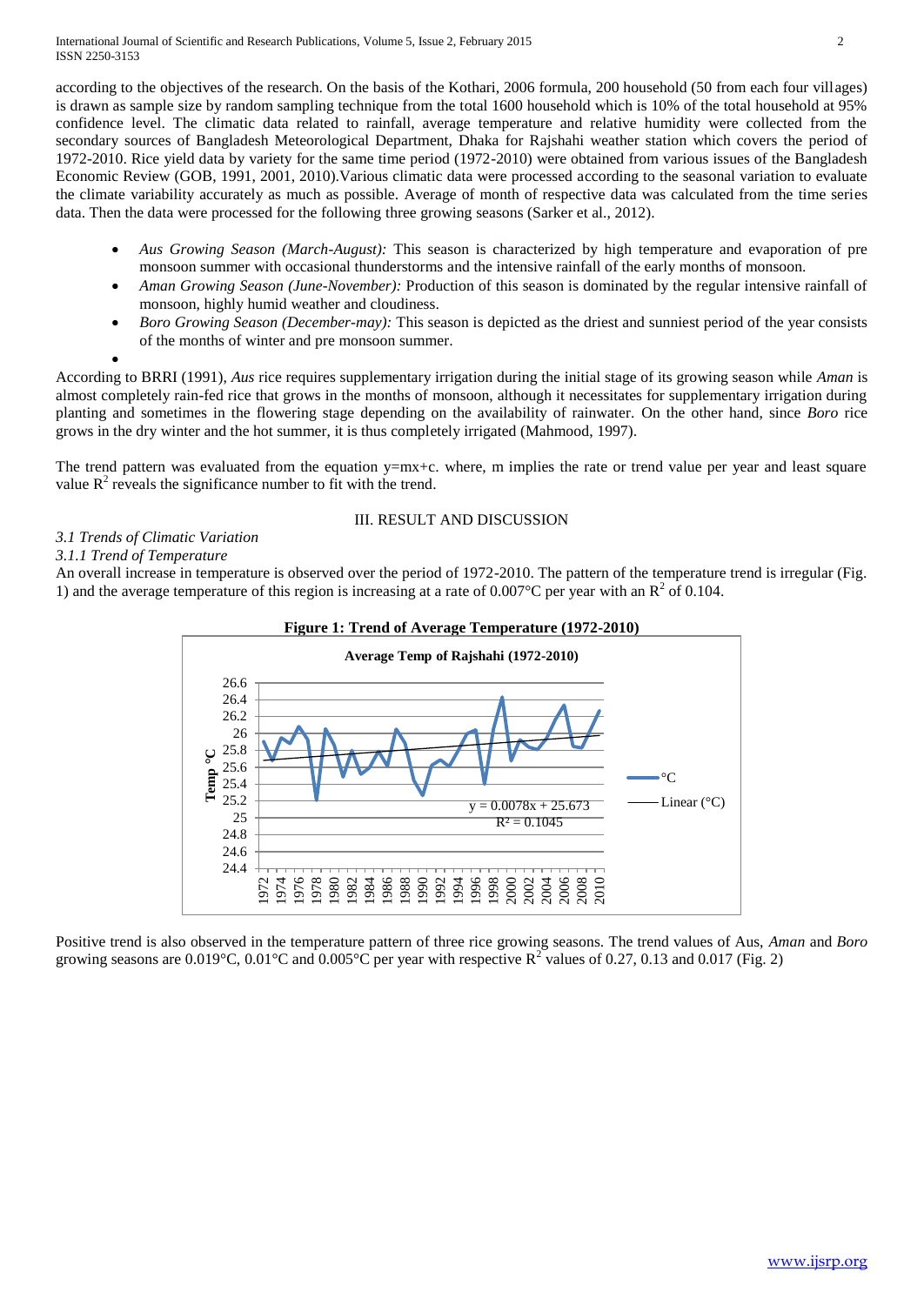



#### *3.1.2 Trend of Rainfall*

Rajshahi is one of the most drought prone areas of Bangladesh and the rainfall is comparatively lower than any other part of the country. The study finds that it shows a gradually decreasing trend over the period of 1972-2010 at a rate of 5.11 mm per year with an  $\mathbb{R}^2$  of 0.03.



Rainfall pattern of different rice growing seasons is also showing a negative trend. Aus growing season has a decreasing rate of 3.75 mm per year, *Aman* and *Boro* have 3.39 and 1.71 mm per year respectively. Major portion of annual monsoon rain occur in *Aman* growing season but still it is showing a decreasing trend significantly affecting the yield. *Boro* growing season consists of the months of winter and pre monsoon summer. In tropical climate rainfall is apparently low in these two seasons. Variability in rainfall may affect *Boro* production. The  $R^2$  values for these three growing seasons are 0.024, 0.018 and 0.025 respectively.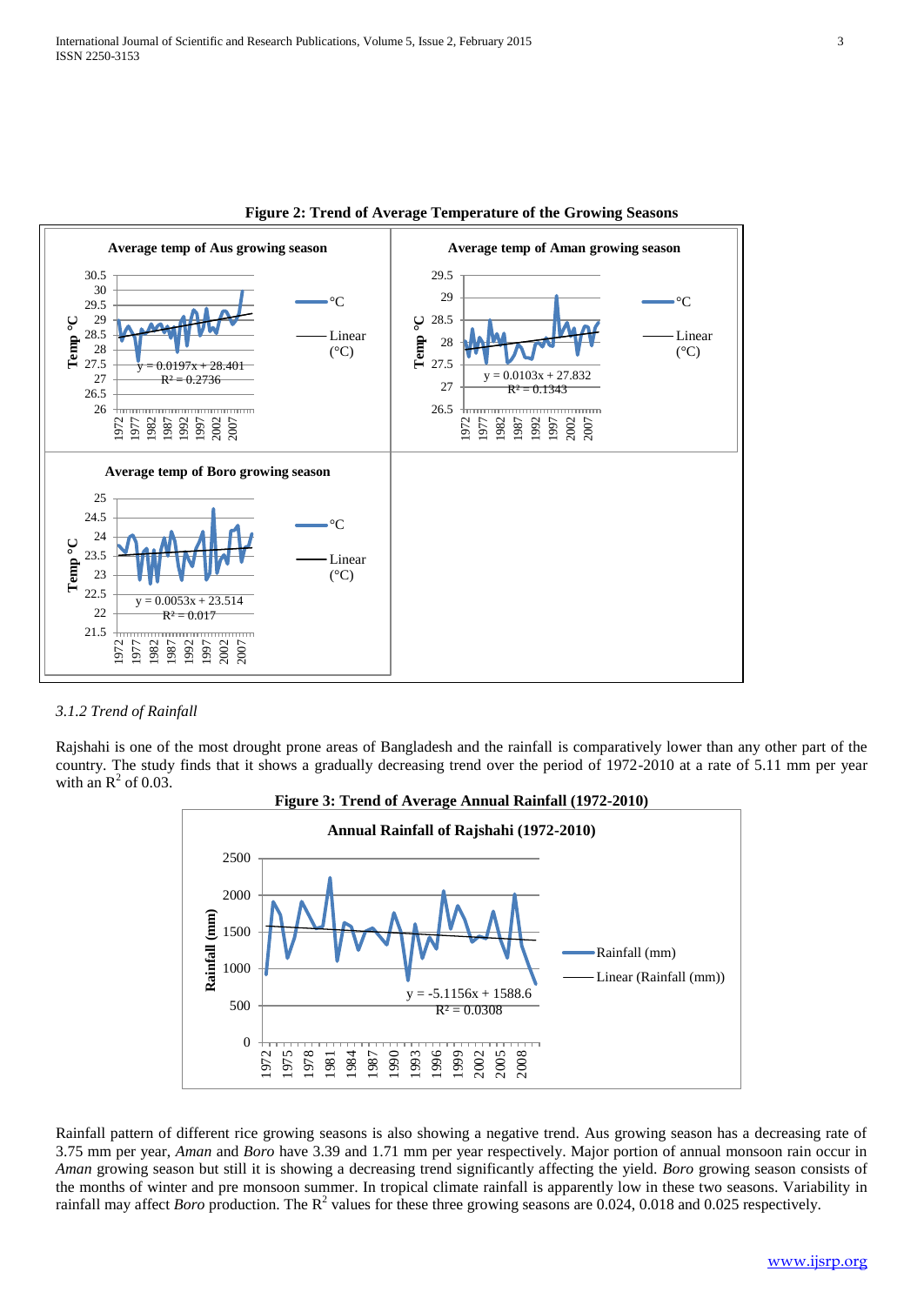

## **Figure 4: Trend of Rainfall of Growing Seasons**

# *3.1.3 Trend of Relative Humidity*

It is observed that the relative humidity of the study area is showing a comparatively higher increasing rate over the period of 1972-2010 with an increasing trend of 0.194% per year and an  $R^2$  of 0.574.



Three growing seasons show increasing rate of 0.154, 0.100 and 0.287% per year with R2 values of 0.29, 0.30 and 0.59 respectively.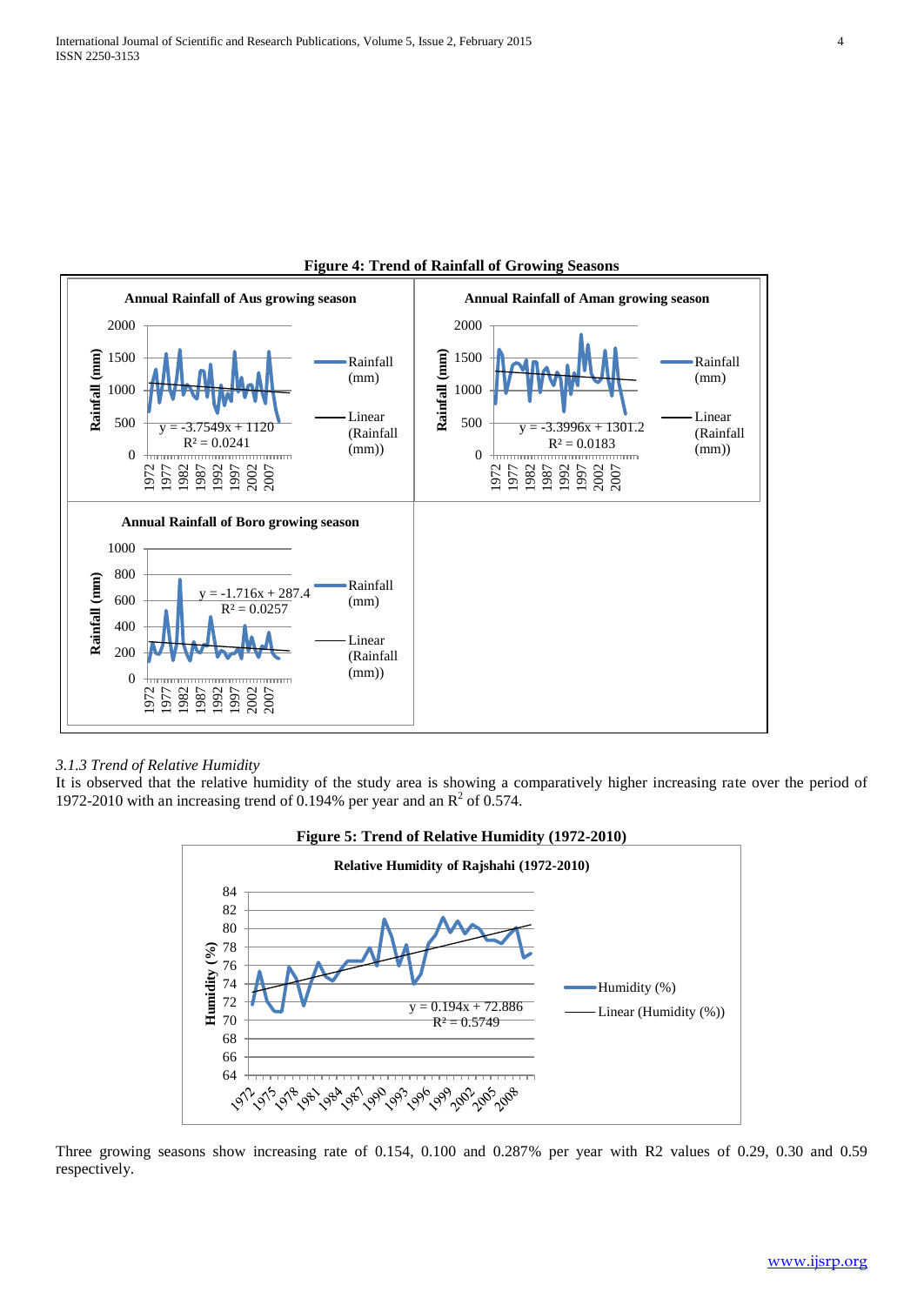

# **Figure 6: Trend of Relative Humidity of Growing Seasons**

## *3.2 Correlation and Regression Analysis of the Climatic Variable and Crop Yield*

*3.2.1 Correlation Analysis*

The correlation analysis is performed among the climatic variables and crop yield. The results are shows in Table 1.

| <b>Crop</b>                                                   | Rainfall (mm) | Average Temperature $({}^{\circ}C)$ | <b>Relative Humidity</b> |  |
|---------------------------------------------------------------|---------------|-------------------------------------|--------------------------|--|
| Aus                                                           | 0.252         | 0.240                               | 0.253                    |  |
| Aman                                                          | $-0.081$      | 0.313                               | 0.534                    |  |
| Boro                                                          | $-0.196$      | $-0.204$                            | 0.488                    |  |
| $\sim$<br>$\sim$ 1 1 $\cdot$<br>$\sim$<br>$\lambda$ $\lambda$ |               |                                     |                          |  |

## **Table 1: The Correlation Analysis of Climatic Variables and Crop Yield**

Source: Authors' Own Calculation

The correlation analysis exposed the correlation between climatic variables i.e., rainfall, average temperature and relative humidity for the growing periods of crops under study [For *Aus* (March to August), for *Aman* (June to November), for *Boro* (December to May)]. From the table, rainfall is positively correlated with *Aus* (0.252), but negatively correlated with *Aman* (- 0.081) and *Boro* (-0.196) which revealed that high rainfall is favorable for the *Aus* production. However, *Aman* is also depends on the monsoon rainfall but extensive rainfall is not required rather regular rainfall is important for the good production of *Aman.*  Besides in the winter rainfall is almost not occurring in the selected study area and production is totally depends on supplementary irrigation.

Temperature has a positive weak correlation with *Aus* (0.240) and *Aman* (0.313) whereas a negative correlation with the *Boro* (- 0.204). This result indicates that high temperature is negatively affected on the *Boro* production as high temperature increase the demand of water. The relative humidity has positive but weak correlation with the *Aus* (0.253), *Aman* (0.534) and *Boro* (0.488)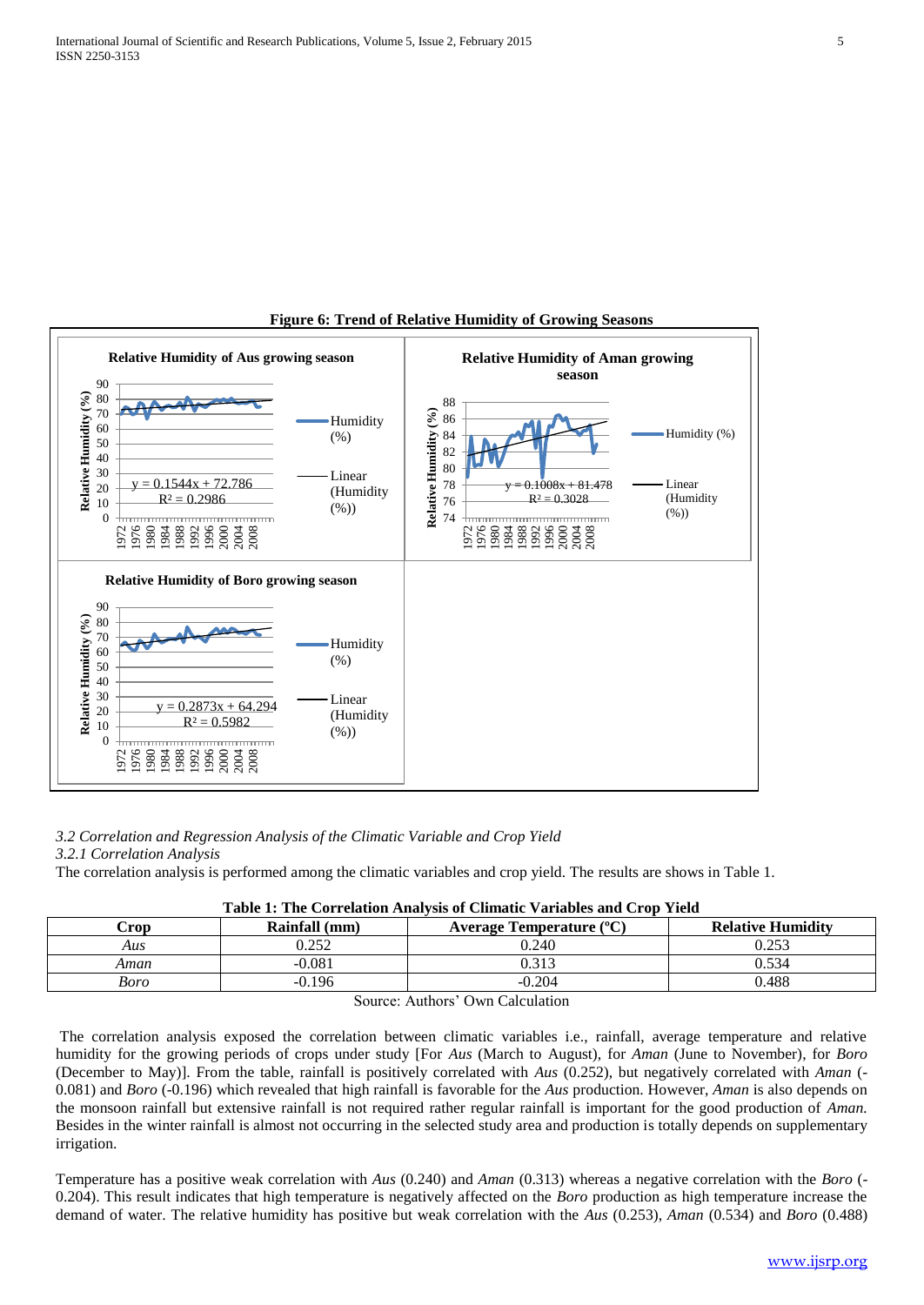which indicates that high relative humidity is helpful for the high production of crops as high relative humidity influence the plant development and photosynthesis of the leaves.

## **3.2.2 Regression Analysis**

The regression analysis is also performed between the climatic variables and crop yield. List of variables used in regression model construction are as follows:

| <b>Dependent Variable</b> | <b>Independent Variable</b> |
|---------------------------|-----------------------------|
| Aus Paddy                 | Rainfall                    |
| <i>Aman Paddy</i>         | Temperature                 |
| <i>Boro</i> Paddy         | Relative Humidity           |

|  |  |  | Table 2: Result of Multiple Regression Analysis between Climatic Variables and Crop Yield |  |
|--|--|--|-------------------------------------------------------------------------------------------|--|
|  |  |  |                                                                                           |  |

| Crops | $T^*$<br> | $\mathbf{D}^2$<br>(Adjusted) | <b>W</b> Value | <b>v</b> Value |
|-------|-----------|------------------------------|----------------|----------------|
| Aus   | 0.231     | 0.163                        | 3.409          | 0.028          |
| Aman  | 0.912     | 0.617                        | 8.863          | 0.000          |
| Boro  | J.897     | 752<br>◡. ៸ ◡∠               | 7.529          | 0.001          |

Source: Authors' Own Calculation

The regression analysis computed for the crops revealed that *Aus, Aman* and *Boro* have coefficient of determination of 0.23, 0.91 and 0.89 respectively. This indicates that 23, 91 and 89% of the variance in *Aus, Aman* and *Boro* can be explained by the independent parameters of the model. The implication is that 77, 9 and 11% of the variance in *Aus, Aman* and *Boro* explained by the other factors not included in the model. From the  $R^2$  value it can be said that the crops yield values are lying closely in a straight line and showing a trend except *Aus* paddy, which scattered and lower fit in the trend. From the P value we can conclude that in *Aus, Aman* and *Boro* production there is a significant linear relationship between the dependent and independent variables as p valve is less than 0.05.

# **3.3 Implications of Climate Change on Crop Production**

The respondents were asked about the consequences of climate change on crop production. In that case, 52% of the respondents perceived a decrease in crop production due to climatic variability whereas 31% observed changes in timing of crop planting and harvesting. The other major impacts were water insufficiency, change in cropping pattern however, very few respondents also perceived increase in crop production. The perceived consequences attributed to changes in different above mentioned attributes of climate change are shown in figure 7.



## **Figure 7: Perceived Consequences of Changes Climatic Attributes**

The local people perceived that crop damage due to increased pest attacks had increased. The farmers also reported on the emergence of new pests in crops and felt, it was an impact of increasing temperature along with the disturbance in the natural pest predator system as a consequence of soil degradation due to unbalanced use of chemical fertilizers and pesticides. Consequently, the cost of production has been increasing while crop production is declining. Literature also showed that an increase in maximum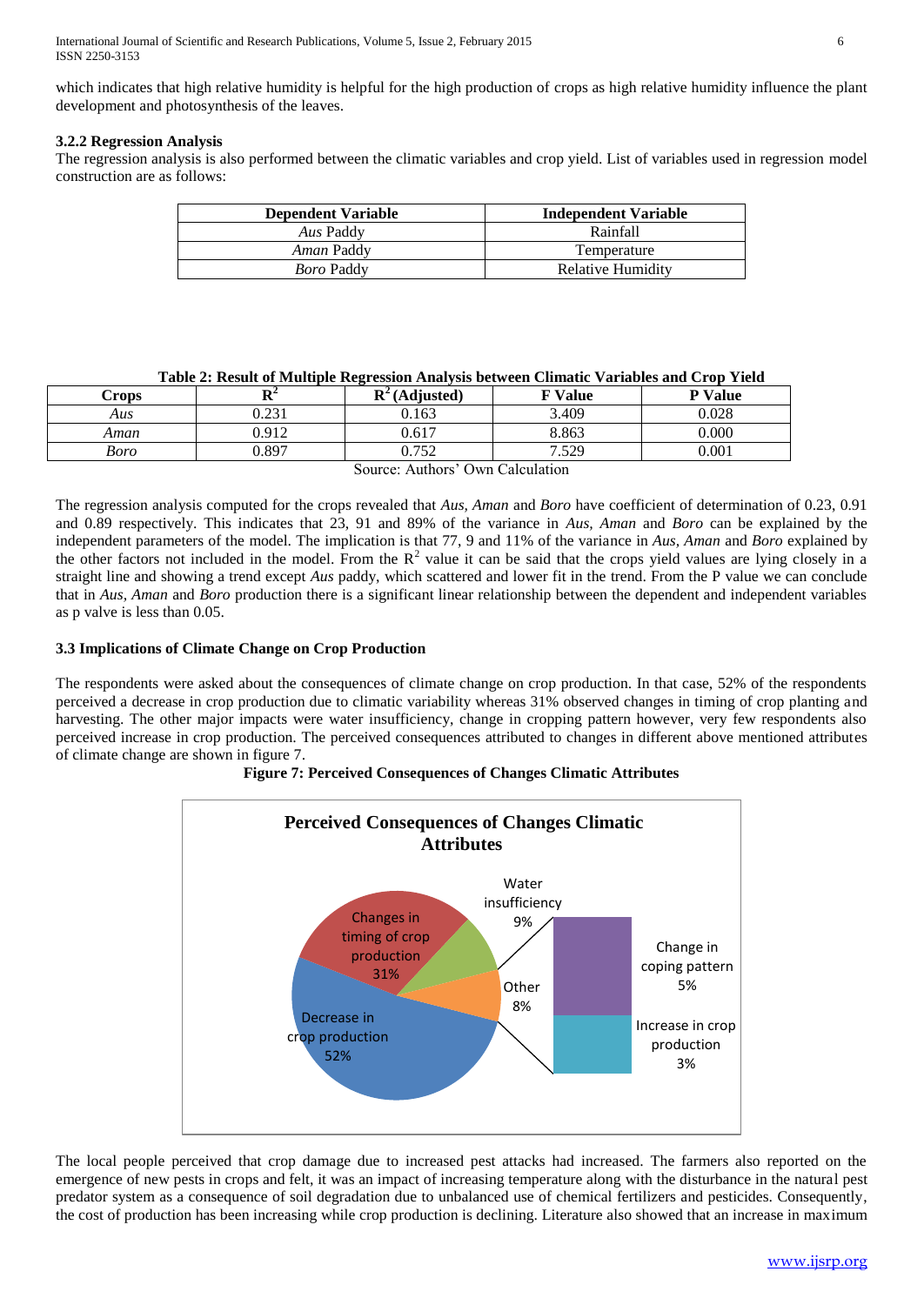temperature can enhance invasive weeds to enter the area (Dukes and Mooney, 1999). A decrease in the number of days with < 0°C also can cause an increase in insects and pests because of less winter kill (Ziska et al., 2011).

#### **3.4 Farm Level Adaption Strategy**

In order to cushion the effects of climatic variability, farmers take different sorts of measures to adjust with the climatic variability. Their practices vary based on degree of vulnerability, awareness, perception, localities and affordability of resources (Alam et al., 2011). However, these options are very few in compare to the problem. Local farmers responded that they have changed their plantation time due to the seasonal variability. They are now transplanted *Aman* and *Boro* rice before June and January to ensure the rainfall. Moreover, farmers changed their coping pattern and more interested to selected water scarcity tolerant species. Apart from this they are also converting their agricultural land into mango garden as its not required supplementary irrigation. In this study, farmers have adopted a variety of adaptation strategies including change in planting date, setup shallow tube well in pond, short duration species selection, move to a different side, interlink with little *khal*, improved irrigation facility and agro forestry product.

#### **Table 3: Farmers Adaption Strategies**

|                            | <b>Adaptive Measures</b>         | No. of Respondent (%) |
|----------------------------|----------------------------------|-----------------------|
| 1.                         | Change in planting date          | 62%                   |
| 2.                         | Setup shallow tube well in pond  | 54%                   |
| 3.                         | Short duration species selection | 41%                   |
| 4.                         | Move to a different side.        | 28%                   |
|                            | Interlink with little khal       | 21%                   |
| 6.                         | Improved irrigation facility     | 18%                   |
| $\mathbf{r}$<br>$\prime$ . | Agro forestry product            | 12%                   |
|                            |                                  | $N = 200$             |

Source: Field Survey, 2014

#### **IV. CONCLUSION**

The objective of the study was to examine the relationship between climatic variables and rice yields using the time series data for the period of 1972 to 2010. The results of used OLS illustrate that three climatic variables have significant effects on the yield of three different rice varieties. Increase in temperature and humidity and the irregularity and gradually decreases in rainfall are statistically significant. Temperature maintains a negative correlation with *Boro* and the rainfall with *Aman* and *Boro*. The climatic variables explain 23, 91 and 89% of variance in *Aus*, *Aman* and *Boro* respectively. The P value indicates significant linear relationship between climatic variables and yield. To minimize the effects of the climatic variables farmers of the study area adopt some strategies like changing in planting date, digging of ponds and setting up shallow tube wells, selection of short duration species etc. based on indigenous knowledge and resources. The severe sensitivity of rice production to climatic variables reveals the necessity of further research and development of climate-resilient varieties and variety specific strategies to minimize the adverse effects of climate change. This study can be identified as an approach towards capturing regional climatic variations and obtaining a comprehensive picture of the issue of climate change and rice yield in Bangladesh.

#### **References**

[1]. Basak, J.K. (2011) Implications of Climate Change on Crop Production in Bangladesh and Possible Adaptation Techniques. In: International Conference on United Nations Framework Convention on Climate Change (UNFCCC), Durban Exebition Centre, Durban, COP 17. Unnayan Onneshan - The Innovators, Dhaka-1215, Bangladesh.

[2]. Mendelshon, Robert. "Past Climate Change Impacts on Agriculture". *Handbook of Agricultural Economics*. Vol 3. 2007, Ch.60 pp.3010-3030.

[3]. Sarker, M.A.R, Alam, K. and Gow J. "Exploring the relationship between climate change and rice yield in Bangladesh: An analysis of time series data". Agricultural Systems, Elsevier. 112 (2012) 11-16.

[4]. Asaduzzaman, M., Ringler, C., Thurlow, J., Alam, S., "Investing in Crop Agriculture in Bangladesh for Higher Growth and Productivity, and Adaptation to Climate Change". Bangladesh Food Security Investment Forum, Dhaka, 2010.

[5]. Bangladesh Economics Review, 2009. Government of the People's Republic of Bangladesh. Ministry of Finance, Dhaka.

[6]. banglapedia.org

[7]. en.climatic-data.org

[8]. Kothari, C. R., Research Methodology, 2<sup>nd</sup> Edition, New Age International (P) Ltd., 2006, New Delhi, India.